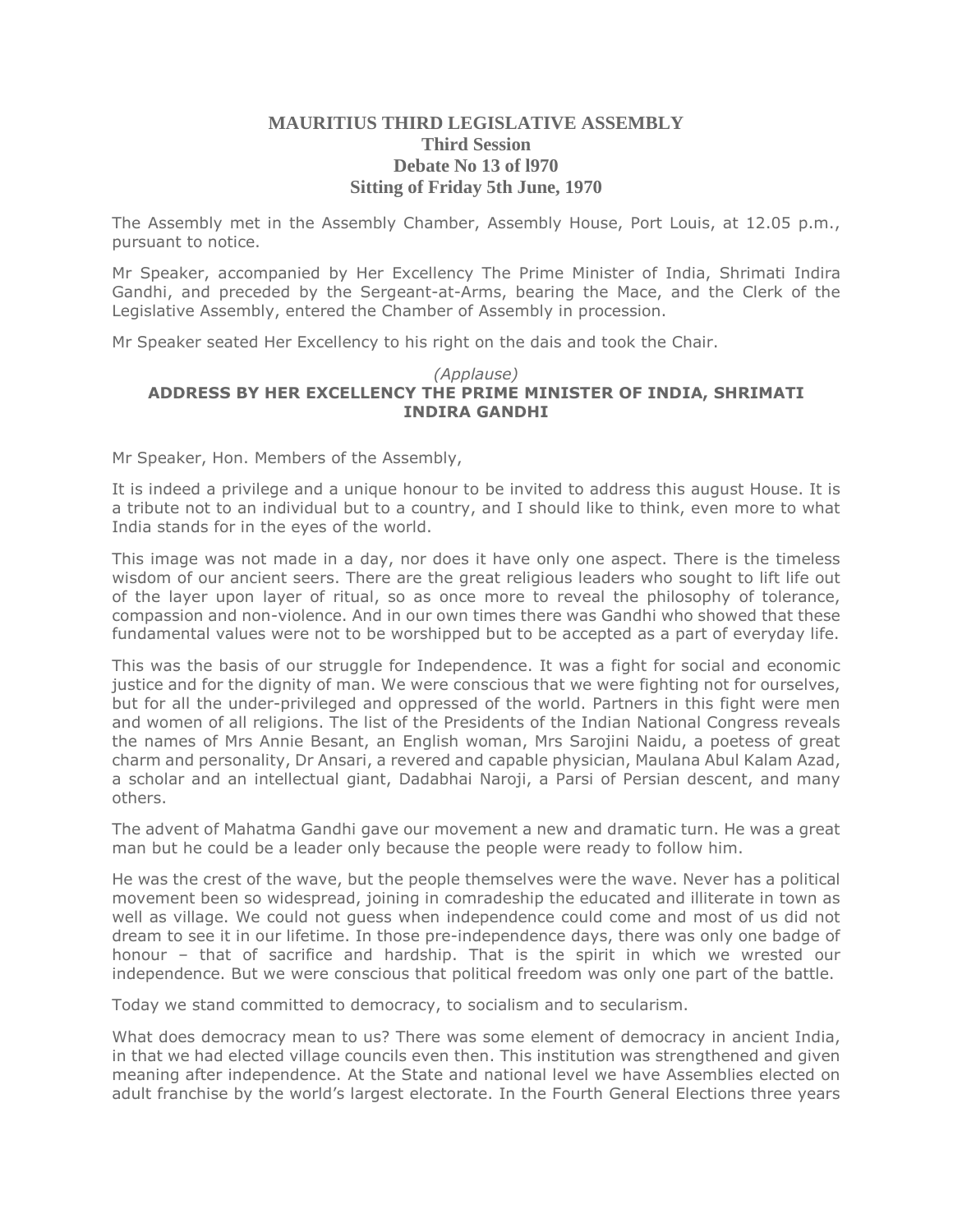ago, the electorate consisted of 260 million people of whom 60 per cent or l50 million exercised their franchise. But we do not think that democracy means merely the casting of votes at election time, but participation of all sections of the people in the whole process of development and progress, no less than in political decisions. We do not think that democracy can have meaning for the people without socialism. Where there has been such deep-rooted and widespread poverty, we cannot leave development to the whims of market forces. Although there is sometimes controversy over the shortcomings of our State sector, actually, in our circumstances, it was not possible for private enterprise to take over larger industries or public services. They lacked the resources and even interest to undertake projects of long gestation. However, the private sector continues to have a place with wide opportunities in our economy. In fact we are actively encouraging new entrepreneurs especially in small and medium industries.

But we believe that the public sector should be in control of the commanding heights, and the economy as a whole should be subject to the social good.

We have adopted economic planning in order to achieve growth and reconstruction of our economic fabric. As a result of our Five Year Plans, the first of which we launched in 1951, our national income has increased by 90 per cent, and our grain production from 55 million tons to 100 million tons a year. We are now within sight of self-sufficiency in food. Industrial production has increased by 245 per cent. And, even more important, the infrastructure of a strong, self-reliant industrial economy has now been built. Within these twenty years we have begun producing practically all the locomotives, power equipment, textile and sugar machinery that we need. We have also built up shipbuilding, aircraft and machine tool industries. We even export industrial machinery. In atomic energy we rank amongst the advanced countries.

The targets which we have set for our Fourth Plan (1969-74) will give some idea of the size of our effort: grain production 129 million tons, sugar production in terms of refined and unrefined sugar, 15 million tons, steel 10.8 million tons ingot, machine tools Rs1, 650 million worth, petroleum products 26 million tons, nitrogenous fertilizer 2.5 million tons, textiles 10, 850 million metres, coal 93.5 million tons, shipping 3.5 million tons GRT and power 22 million kilowatts of installed capacity.

The advance has been reflected in social gains. We now have 80 million children at school, compared to 27 million twenty years ago. The number of college-going students has increased fivefold. It is now approaching 2 million. Nearly 100,000 villages have been electrified. The life-span has gone up from 32 years to 52 years.

One simple figure will give you an idea of the scale of our problem, namely, that our population is growing at the rate of a million a month. You can calculate the pressures which build up for employment, housing and civic amenities.

The search for human welfare is a never-ending one. When material affluence is achieved there are other social and spiritual horizons to conquer.

I have spoken of secularism being one of the three pillars of our society. By this we do not mean lack of religion but, on the contrary, equal respect to all religions. I find that even Mauritius also cherish this principle. This is necessary in a multi-religious society such as ours. The Hindus might be numerically the largest group in India, numbering about 450 million, but we have also 60 million Muslims, 13 million Christians, 10 million Sikhs and a large number of followers of other religions such as Buddhists, Jains, Parsis and Jews. They are all Indians, and contribute to our Indianness.

As our attempt has been for different communities to live peacefully side by side within the country, so in international policy also we have believed in co-existence since with all the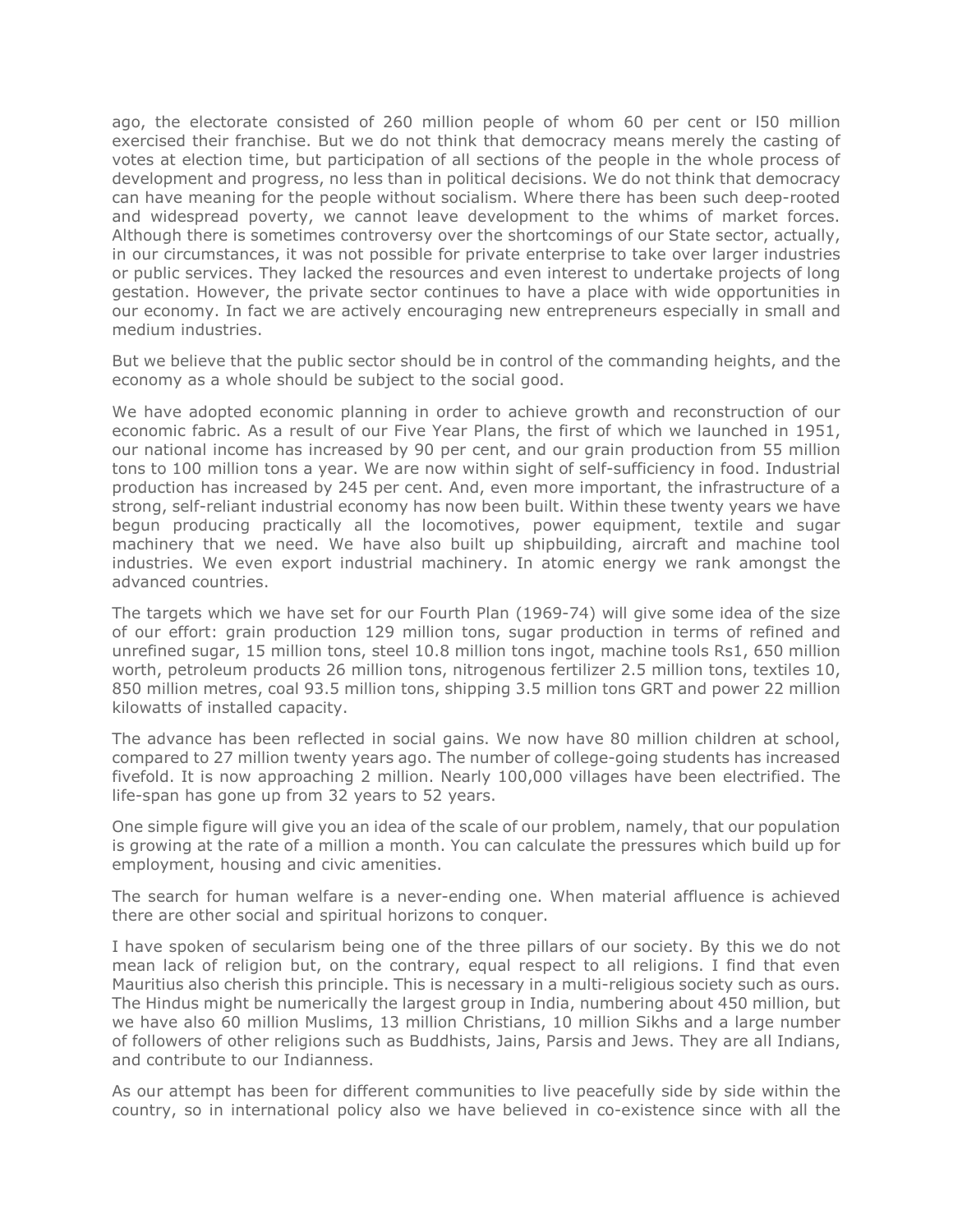progress in the conquest of space, no one is in a position to migrate to another planet and we must therefore live as neighbours. The logical consequence of co-existence is international cooperation. This is what India has been and is working for.

We have been working through the United Nations and international organizations to resolve conflicts and tensions. We have believed in seeking and strengthening friendships with all nations, especially in developing bilateral relations with other developing countries.

I am glad to say that some concrete projects and schemes have taken final shape as a result of consultations between our two Governments and our experts. Indian experts have studied the Northern Irrigation Project as well as the Civil Airport Modernization Scheme, - their preliminary reports indicate the manner in which further definite steps can be taken to implement them. We shall provide the services of our technicians and such material as is available in India to achieve their realization. We shall also be glad to help the Government of Mauritius in establishing the Industrial Technical Institute and in developing small scale industries on the Island.

The founding of the Mahatma Gandhi Institute will, I am sure, bring us mutual satisfaction. We value the special cultural and historical links with your country and look forward to this Institute becoming a center for the arts, the humanities and sciences. I am also glad to mention that to further foster closer contacts between our two countries, we propose to liberalise travel arrangements for Indians who wish to visit Mauritius. We hope that these increasing contacts would further cement the close friendship that already exists between our two peoples.

I have told you about India. Each country must develop its own distinctive personality which must be conditioned by its history and geography.

Through the ages man has been driven forward by his spirit of enquiry and quest for knowledge, and the urge to pit his strength against something bigger and stronger than himself.

*Un grand écrivain a dit: L'homme est un Roseau, mais un roseau qui pense! Dans le monde d'aujourd'hui, les hommes, ainsi que les femmes, réfléchissent de plus en plus sur des problèmes du monde entier, et même des autres mondes!*

*Soyons unis en pensée et en action pour la justice sociale et économique, pour le bonheur de tous les peuples du monde et pour la paix mondiale.*

(Hon. Members rose and applauded)

### **ADDRESS OF THANKS BY THE PRIME MINISTER DR.THE HONOURABLE SIR SEEWOOSAGUR RAMGOOLAM**

Mr Speaker, Sir, this is a historic day for Mauritius. I should like on your behalf and on my own too, to express our vote of thanks to the Prime Minister of India for having given us such a gracious Address which has benefited all of us and, I am sure, laid the foundation for further understanding and co-operation between this House and the Prime Minister of India.

We wish her a very very happy stay in this country.

*(Applause*)

**Mr Speaker**: Will the hon. Prime Minister move the adjournment of the House?

## **ADJOURNMENT**